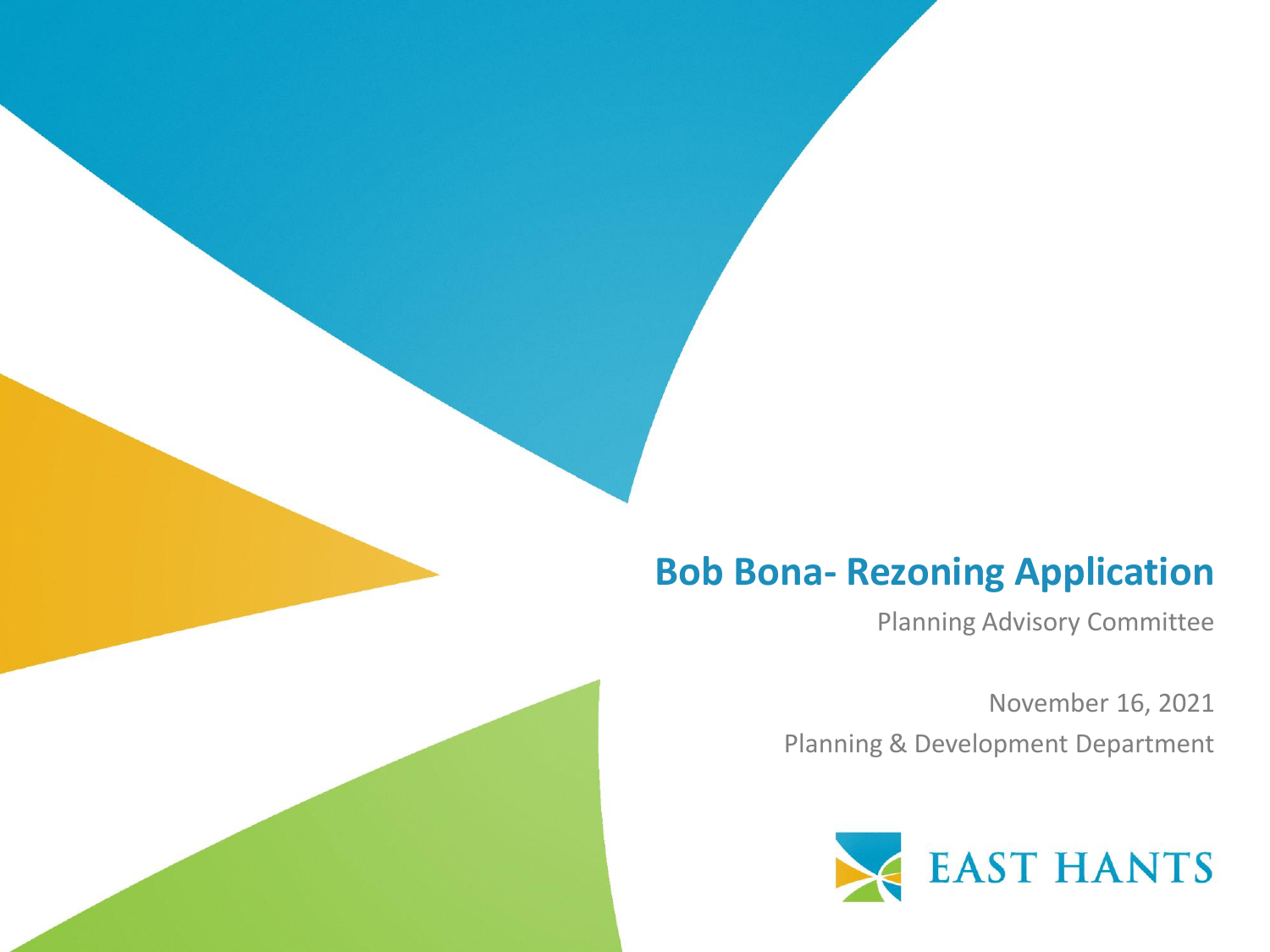## Background

- Established Neighborhood Residential Zone (R1) zoning applied to the two properties.
- The applicant would like to sell the properties to a buyer who **wants to construct two unit dwellings** on both properties.
- Two dwelling units are not permitted in the Established Residential Neighborhood (R1) zone.
- **A rezoning** is requested for the two properties by the applicant.



1

**AST HANTS**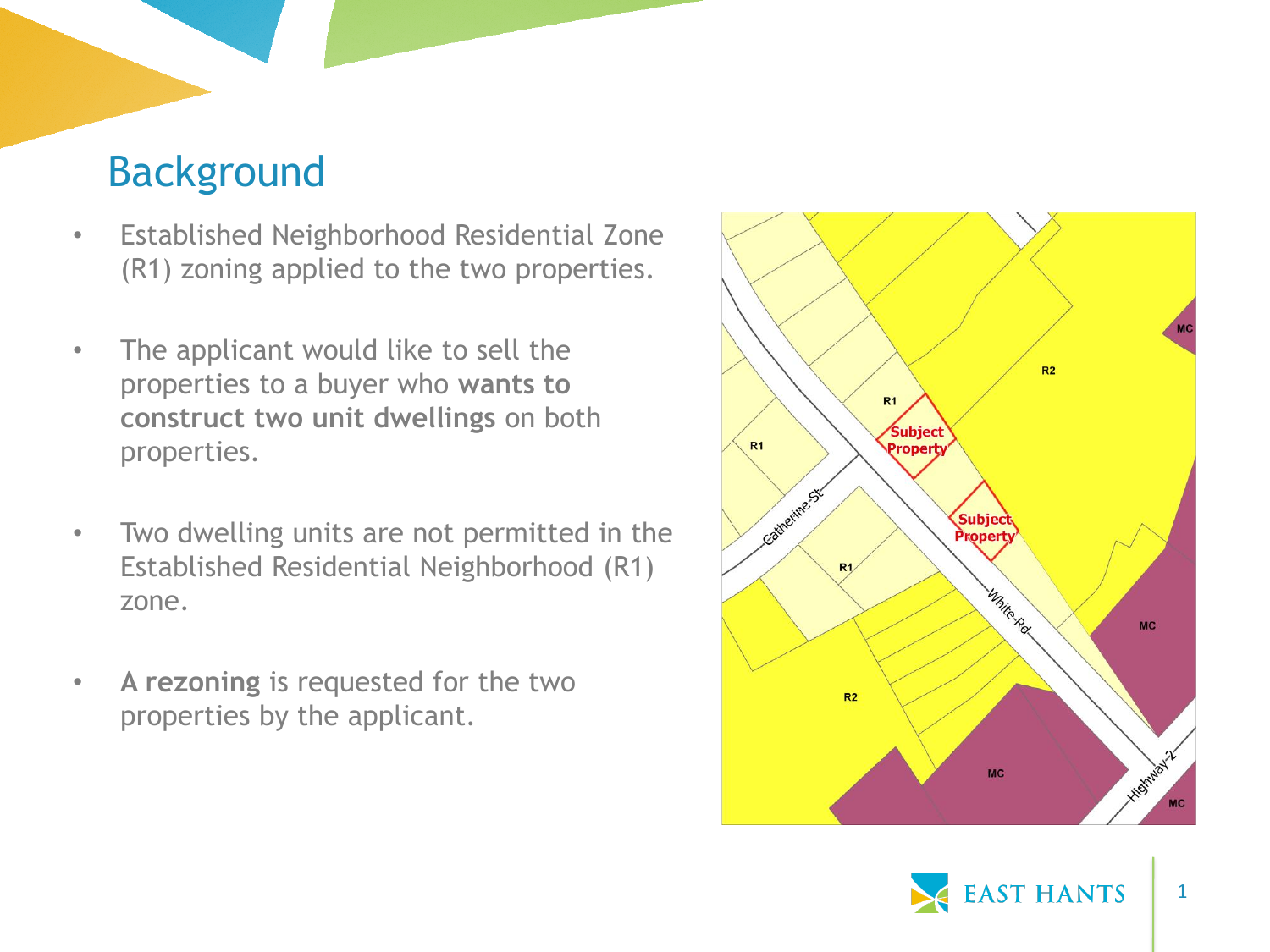## Aerial Photography



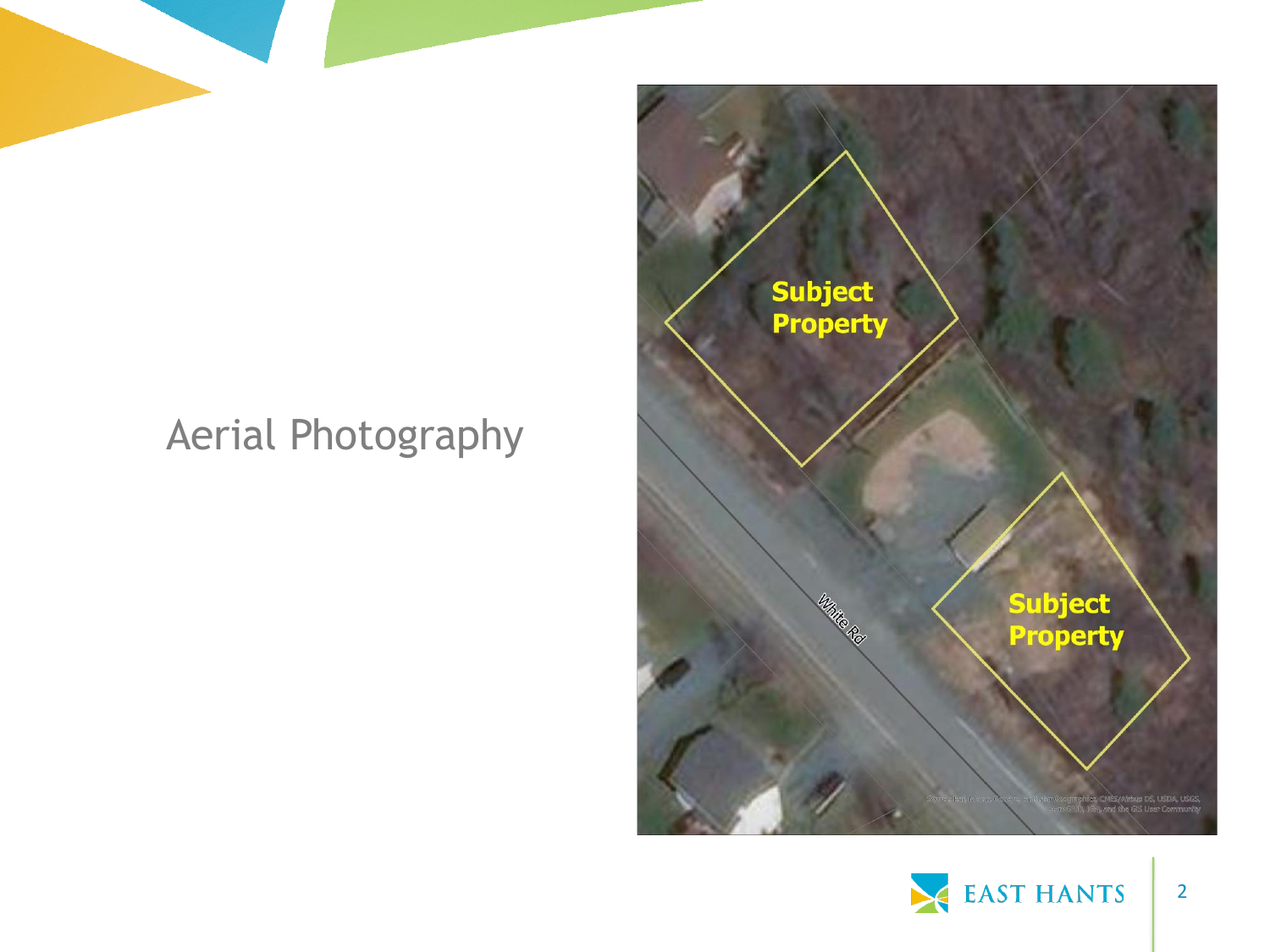#### Subject Site after Rezoning

The surrounding properties are zoned Established Residential Neighborhood Zone (R1) and Mixed-Use Centre. The property to the rear is also zoned R2.



Proposed rezoning

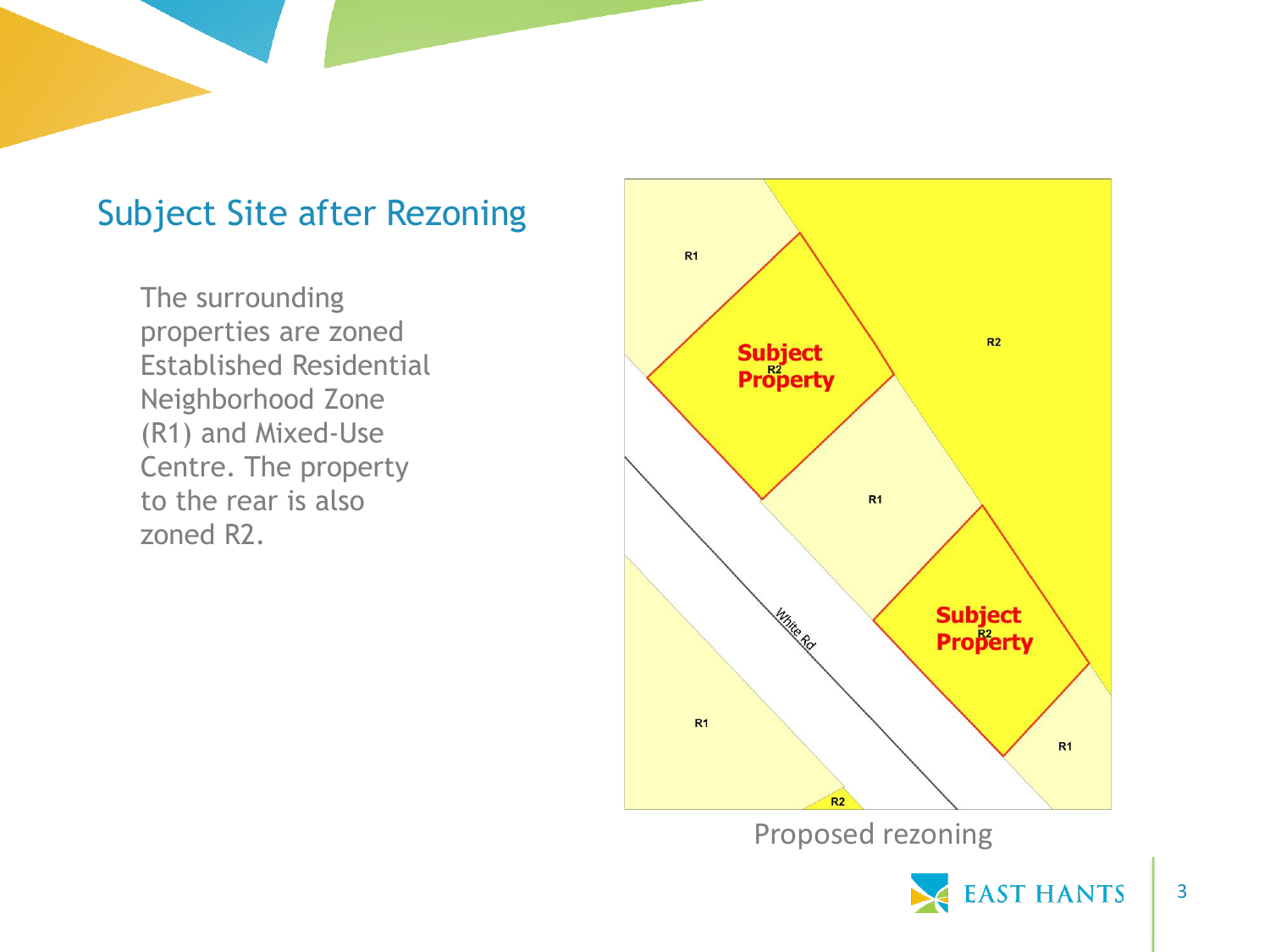# Policy Analysis

Policy in the MPS requires that the following matters be considered-

- Whether the **lands abut Two Dwelling Unit (R2) or higher density zoning?**
- Whether the lots are within a **5 minute walk** from multiple-unit residential areas?
- Whether the lands are within **10-minute walk** from village cores, community and institutional uses.
- **Traffic impacts** of the rezoning.

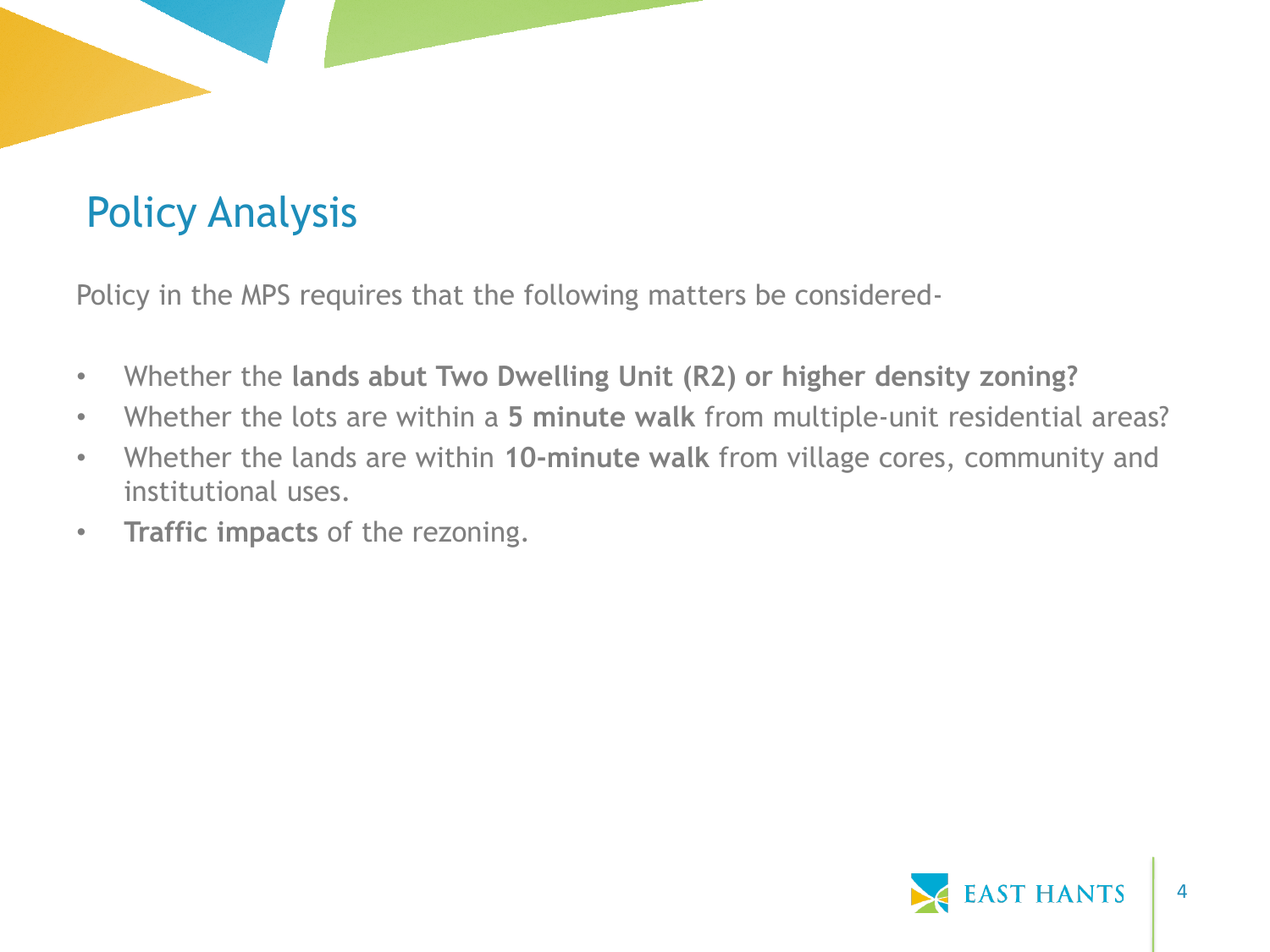## Process & Public Engagement

- A Public Information Meeting (PIM) will **not** be required for this application.
- However, the application will go through **a public hearing** at a later stage.